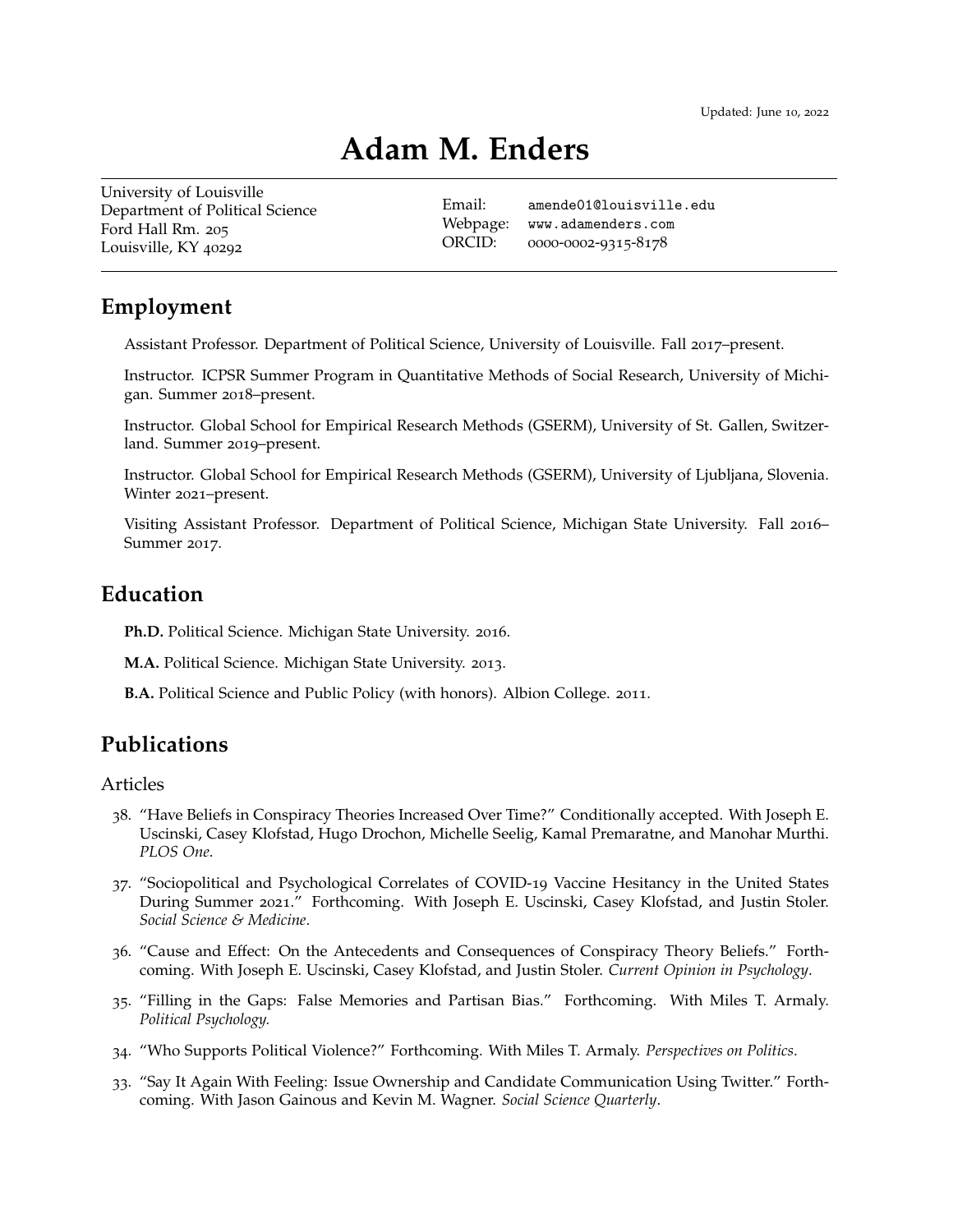- 32. "The Impact of Social Desirability on Conspiracy Belief Measurement Across Cultures." Forthcoming. With Steven M. Smallpage, Joseph E. Uscinski, and Hugo Drochon. *Political Science Research and Methods*.
- 31. "Polarization in Black and White: An Examination of Racial Differences in Polarization and Sorting Trends." Forthcoming. With Judd R. Thornton. *Public Opinion Quarterly*.
- 30. "Biased Interviewer Assessments of Respondent Knowledge Based on Perceptions of Skin Tone." Forthcoming. With Judd R. Thornton. *Journal of Race, Ethnicity, and Politics*.
- 29. "Christian Nationalism and Political Violence: Victimhood, Racial Identity, Conspiracy, and Support for the Capitol Attacks." Forthcoming. With Miles T. Armaly and David T. Buckley. *Political Behavior*.

Coverage: *New York Times*, *PsyPost*

28. "Who Believes in QAnon? A Case Study in Political Extremism." Forthcoming. With Joseph E. Uscinski, Casey Klofstad, Stephan Wuchty, Michelle Seelig, John Funchion, Manohar Murthi, Kamal Premaratne, and Justin Stoler. *Journal of Politics*.

Coverage: *New York Times*, *Psychology Today*

- 27. "What is the Impact of Social Media on Beliefs in Conspiracy Theories and Misinformation?" Forthcoming. With Joseph E. Uscinski, Casey Klofstad, Michelle Seelig, Stephan Wuchty, Manohar Murthi, Kamal Premaratne, and John Funchion. *Political Behavior*.
- 26. "Racial Resentment, Electoral Loss, and Satisfaction with Democracy Among Whites in the United States: 2004–2016." Forthcoming. With Judd R. Thornton. *Political Behavior*.
- 25. "On Modeling the Social-Psychological Foundations of Support for Donald Trump." Forthcoming. With Joseph E. Uscinski. *American Politics Research*.
- 24. "'Why Me?' The Role of Perceived Victimhood in American Politics." Forthcoming. With Miles T. Armaly. *Political Behavior*.

Coverage: *New York Times*, *Salon*, *Mother Jones*, *PsyPost*

- 23. "Affective Polarization and Support for the U.S. Supreme Court." 2022. With Miles T. Armaly. *Political Research Quarterly* 75(2): 409-424.
- 22. "The Role of Anti-Establishment Orientations during the Trump Presidency." 2021. With Joseph E. Uscinski. *The Forum* 19(1): 47-76.
- 21. "No Home Court Advantage: The Impeachment Trial and Attitudes toward the U.S. Supreme Court." 2021. With Miles T. Armaly. *Research & Politics* January-December 2021.
- 20. "American Politics in Two Dimensions: Partisan and Ideological Identities versus Anti-Establishment Orientations." 2021. With Joseph E. Uscinski, Michelle Seelig, Casey Klofstad, John Funchion, Caleb Everett, Stephan Wuchty, Kamal Premaratne, and Manohar Murthi. *American Journal of Political Science* 65(4): 877-895.

Coverage: *New York Times*, *Psychology Today*

- 19. "Issues vs. Affect: How Do Elite and Mass Polarization Compare?" 2021. *Journal of Politics* 83(4): 1873-1877.
- 18. "The 2020 Presidential Election and Accusations of Fraud: Continuity or Change?" 2021. With Joseph E. Uscinski, Michelle Seelig, Casey Klofstad, John Funchion, Caleb Everett, Stephan Wuchty, Kamal Premaratne, and Manohar Murthi. *Electoral Studies* 72: 102366.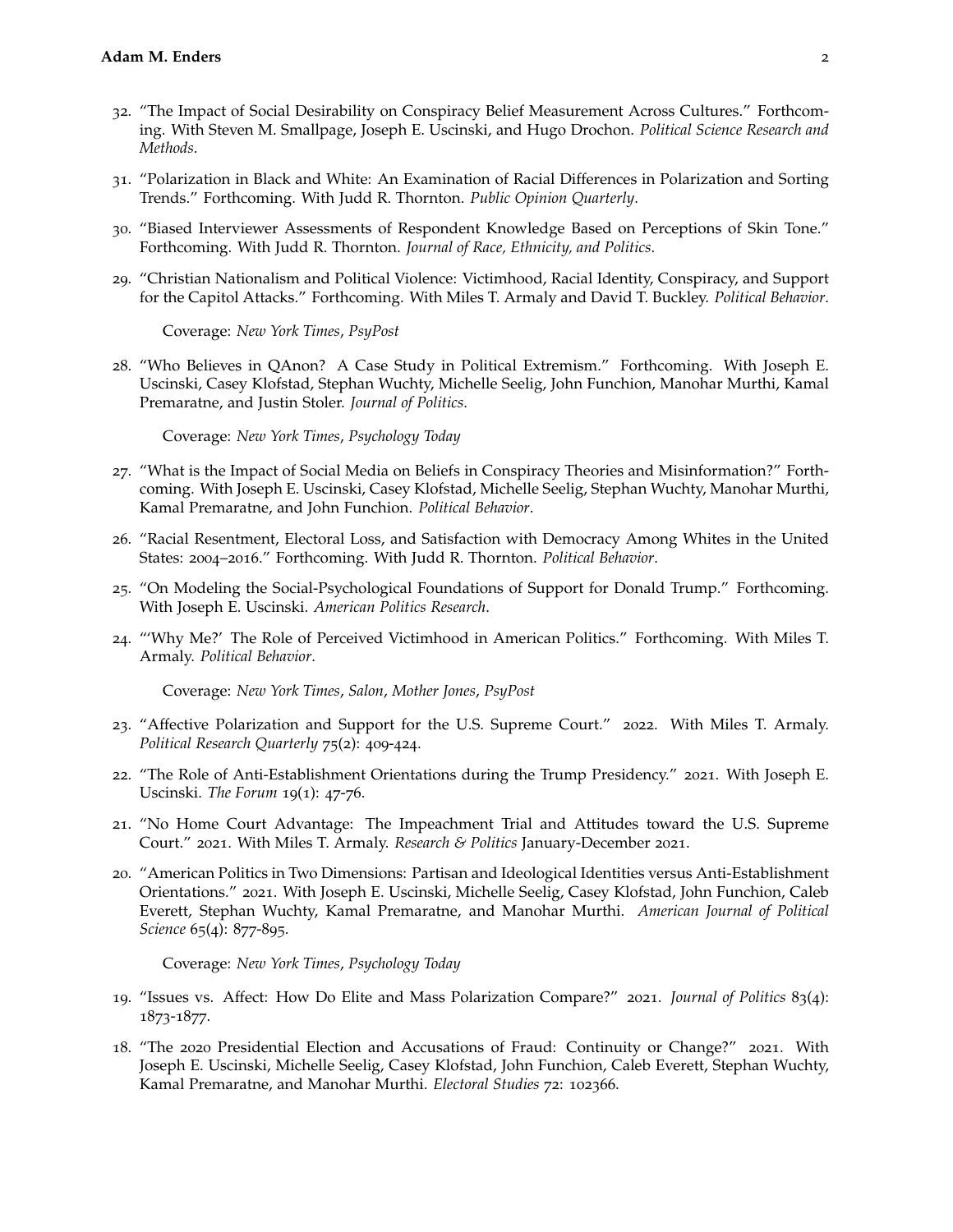17. "Do Conspiracy Beliefs form a Belief System? Examining the Structure and Organization of Conspiracy Beliefs." 2021. With Joseph E. Uscinski, Michelle Seelig, Casey Klofstad, John Funchion, Caleb Everett, Stephan Wuchty, Kamal Premaratne, and Manohar Murthi. *Journal of Social and Political Psychology* 9(1).

Coverage: *New York Times*

- 16. "The Limits of Medical Trust in Mitigating COVID-19 Vaccine Hesitancy Among Black Americans." 2021. With Justin Stoler, Casey Klofstad, and Joseph E. Uscinski. *Journal of General Internal Medicine* May 21: 1-3.
- 15. "Value Extremity Contributes to Affective Polarization in the U.S." 2021. With Robert N. Lupton. *Political Science Research and Methods* 9(4): 857-866.
- 14. "The Role of Affective Orientations in Promoting Perceived Polarization." 2021. With Miles T. Armaly. *Political Science Research and Methods* 9(3): 615-626.
- 13. "Are Misinformation, Anti-scientific Claims, and Conspiracy Theories for Political Extremists?" 2021. With Joseph E. Uscinski. *Group Processes & Intergroup Relations* 24(4): 583-605.

Included in special issue, "We Don't Believe You: A Group Processes Approach to Anti-science Beliefs and Endorsement of Alternative Facts"

- 12. "A Matter of Principle? On the Relationship Between Racial Resentment and Ideology." 2021. *Political Behavior* 43(2): 561-584.
- 11. "The Different Forms of COVID-19 Misinformation and Their Consequences." 2020. With Joseph E. Uscinski, Casey Klofstad, and Justin Stoller. *The Harvard Kennedy School (HKS) Misinformation Review*. <https://doi.org/10.37016/mr-2020-48>.
- 10. "Are All 'Birthers' Conspiracy Theorists?: On the Relationship Between Conspiratorial Thinking and Political Orientations." 2020. With Steven M. Smallpage and Robert N. Lupton. *British Journal of Political Science*. 50(3): 849-866.
- 9. "Why Do People Believe COVID-19 Conspiracy Theories?" 2020. With Joseph E. Uscinski, Michelle Seelig, Casey Klofstad, John Funchion, Caleb Everett, Stephan Wuchty, Kamal Premaratne, and Manohar Murthi. *The Harvard Kennedy School (HKS) Misinformation Review*. [https://doi.org/10.](https://doi.org/10.37016/mr-2020-015) [37016/mr-2020-015](https://doi.org/10.37016/mr-2020-015).

Coverage: *Last Week Tonight with John Oliver*

- 8. "Values and Political Predispositions in the Age of Polarization: Examining the Relationship between Partisanship and Ideology, 1988-2012." 2020. With Robert N. Lupton and Steven M. Smallpage. *British Journal of Political Science* 50(1): 241-260.
- 7. "Conspiratorial Thinking and Political Constraint." 2019. *Public Opinion Quarterly* 83(3): 510-533.
- 6. "The Differential Effects of Actual and Perceived Polarization." 2019. With Miles T. Armaly. *Political Behavior* 41(3): 815-839.
- 5. "Informational Cues, Partisan Motivated Reasoning, and the Manipulation of Conspiracy Beliefs." 2019. With Steven M. Smallpage. *Political Communication* 39(1): 83-102.
- 4. "The Increasing Racialization of American Electoral Politics, 1988-2016." 2019. With Jamil S. Scott. *American Politics Research* 47(2): 275-303.

Winner, 2016 Election Research Preacceptance Competition Coverage: *New York Times*, *Salon*, *Brookings Institution*, *Rolling Stone*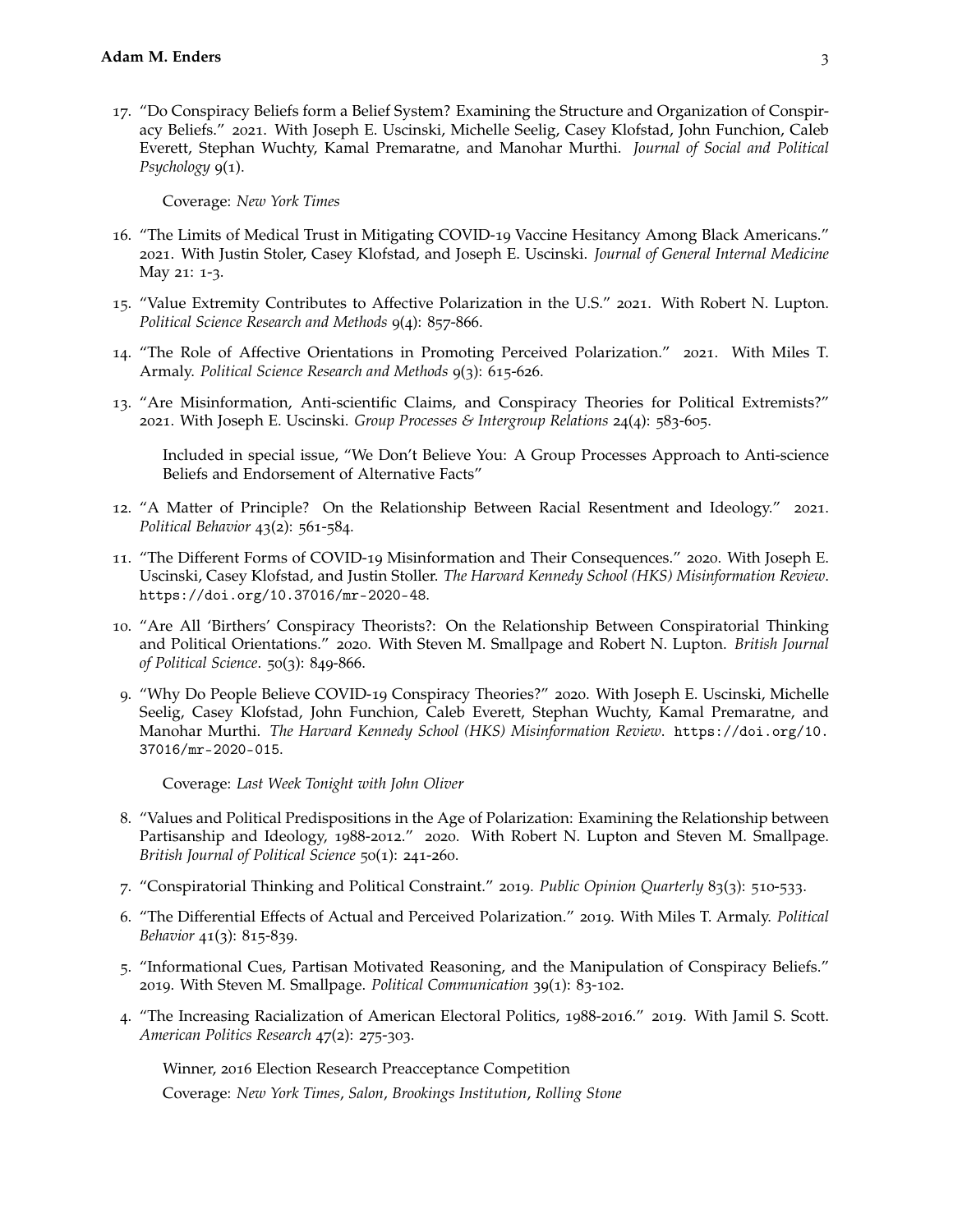- 3. "Who *Are* Conspiracy Theorists? A Comprehensive Approach to Explaining Conspiracy Beliefs." 2019. With Steven M. Smallpage. *Social Science Quarterly* 100(6): 2017-2032.
- 2. "On the Measurement of Conspiracy Beliefs." With Steven M. Smallpage. 2018. *Research & Politics* January-March: 1-4.
- 1. "The Partisan Contours of Conspiracy Theory Beliefs." 2017. With Steven M. Smallpage and Joseph E. Uscinski. *Research & Politics* October-December: 1-7.

#### Book Chapters

- 4. "QAnon and the Politics of 2020." In Press. With Joseph E. Uscinski. In *The Social Science of QAnon: A New Social and Political Phenomenon*. Monica K. Miller (Editor). Cambridge, MA: Cambridge University Press.
- 3. "Conspiracy Theories and Political Identities." 2021. With Joseph E. Uscinski. In *The Politics of Truth in Polarized America: Concepts, Causes and Correctives*. David Barker and Elizabeth Suhay (Editors). New York, NY: Oxford University Press.
- 2. "Polls, Plots, and Party Politics: Conspiracy Theories in Contemporary America." 2018. With Steven M. Smallpage. In *Conspiracy Theories and the People Who Believe Them*. Joseph E. Uscinski (Editor). New York, NY: Oxford University Press.
- 1. "Ideology and Core Values." 2017. With Robert N. Lupton and William G. Jacoby. In *The SAGE Handbook of Electoral Behaviour, Volume II*. Kai Arzheimer, Jocelyn Evans, Michael S. Lewis-Beck (Editors). Thousand Oaks, CA: Sage.

#### Book Review

1. "*Enchanted America: How Intuition and Reason Divide Our Politics*" by J. Eric Oliver and Thomas J. Wood. 2019. *Political Science Quarterly* 134(3): 553-554.

#### Popular Media

- 12. "Unfounded fears about sex trafficking did not begin with QAnon and go far beyond it." with Joseph E. Uscinski. The London School of Economics and Political Science Daily Blog on American Politics and Policy. March 9, 2021.
- 11. "New research shows the connection between political victimhood and White support for Trump." With Miles T. Armaly. *The Washington Post*/Monkey Cage. January 13, 2021.
- 10. "Voters always imagine fraud. Politicians usually don't go along with it." With Joseph E. Uscinski. *The Washington Post*. November 12, 2020.
- 9. "Is QAnon taking over America? Not so fast." With Joseph E. Uscinski. *The Guardian*. August 18, 2020.
- 8. "Don't blame social media for conspiracy theories they would still flourish without it." With Joseph E. Uscinski. *The Conversation*. June 18, 2020.
- 7. "Conspiracy theories run rampant when people feel helpless. Like now." With Joseph E. Uscinski. *The Washington Post*. May 5, 2020.
- 6. "The Coronavirus Conspiracy Boom." With Joseph E. Uscinski. *The Atlantic*. April 30, 2020.

Coverage: *Last Week Tonight with John Oliver*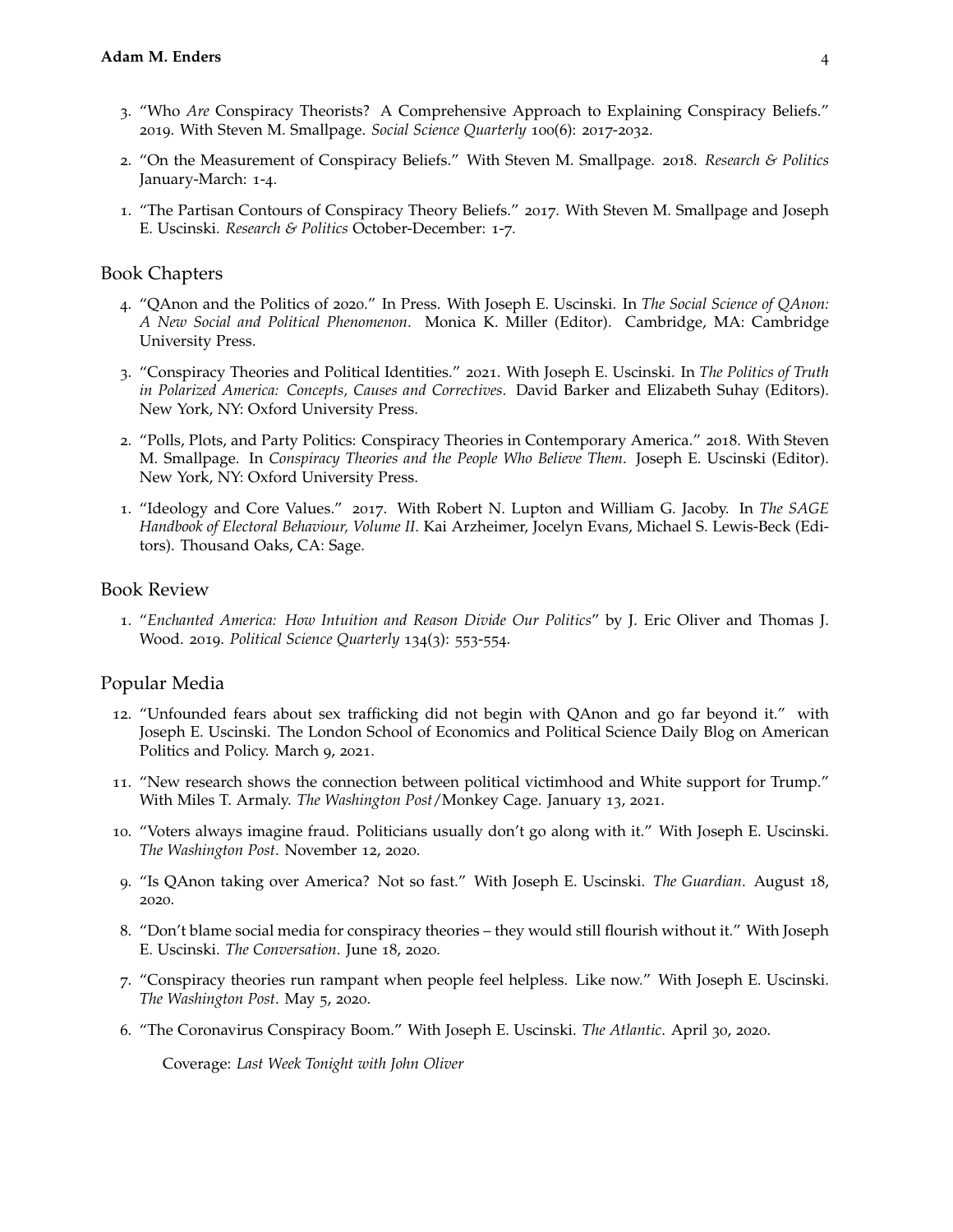- 5. "Conspiracy thinking is only dangerous when it mixes with extreme partisanship." With Steven M. Smallpage. The London School of Economics and Political Science Daily Blog on American Politics and Policy. November 14, 2018.
- 4. "Why the racialization of American politics is here to stay." With Jamil S. Scott. The London School of Economics and Political Science Daily Blog on American Politics and Policy. June 15, 2018.
- 3. "White racial resentment has been gaining political power for decades." With Jamil S. Scott. *The Washington Post*/Monkey Cage. January 15, 2018.
- 2. "Racial prejudice, not populism or authoritarianism, predicts support for Trump over Clinton." With Steven M. Smallpage. *The Washington Post*/Monkey Cage. May 26, 2016.
- 1. "Obama was right: Conspiracy theorists are more likely to oppose gun control." With Steven M. Smallpage. *The Washington Post*/Monkey Cage. January 19, 2016.

### **Honors & Awards**

Victor A. Olorunsola Endowed Research Award (\$2000), 2020

David Hughes Award for Best Paper, Kentucky Political Science Association, 2020

Delphi Center for Teaching and Learning "Faculty Favorite" Award, 2018 & 2020

Top 20 Outstanding Reviewers, *Political Research Quarterly*, 2018

"Super Reviewer," *American Journal of Political Science*, 2017 & 2018

Winner, Election Research Preacceptance Competition, 2017

APSA Annual Meeting Travel Grant, American Political Science Association, Fall 2017

Artinian Travel Award, Southern Political Science Association, Fall 2016

Prestage-Cook Travel Award, Southern Political Science Association, Spring 2013

## **Invited Talks & Conferences**

"Conspiracy Theories: History, Ubiquity, Causes, and Consequences?" Indiana Council on World Affairs Distinguished Speaker Program. April 21, 2022.

"What's the Harm? An Interrogation of the Societal Impact of Conspiracy Theories and Potential Remedies." With Joseph E. Uscinski. "Lies, Free Speech, and the Law" symposium, Knight First Amendment Institute, Columbia University. April 8, 2022.

"Alienated and Polarized: A Conversation on a Divided America." Conversation with Timothy Carney. American Enterprise Institute and McConnell Center, University of Louisville. February 22, 2022.

"Down the Rabbit Hole? An Examination of Conspiracy Beliefs Over Time" Indiana University. February 11, 2022.

"A New Era of Conspiracism? An Examination of Conspiracy Beliefs Over Time." University of Georgia. February 4, 2022.

"Have Beliefs in Conspiracy Theories Increased Over Time?" Simon Fraser University. December 3, 2021.

"Down the Rabbit Hole? An Examination of Conspiracy Beliefs Over Time." National Catholic Center for Holocaust Education, Seton Hill University. November 9, 2021.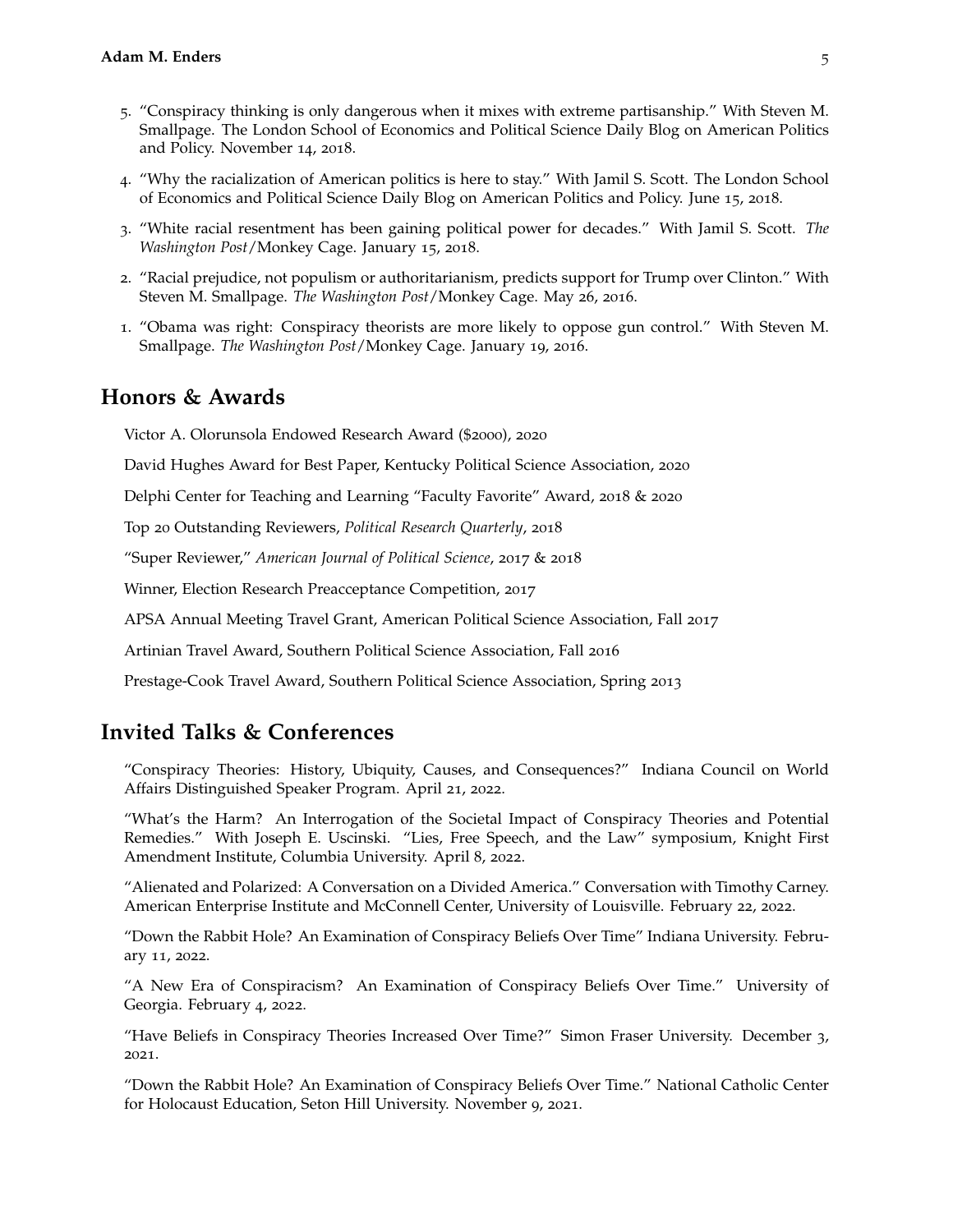"Conspiracy Beliefs About Voter Fraud." League of Women Voters. October 8, 2021.

"A New Era of Conspiracism?" McConnell Center Strategic Broadening Seminar, University of Louisville. September 1, 2021.

"Who Believes in QAnon? A Case Study in Extremism." Fort Knox "Drink and Think" series. April 28, 2021.

"Who Believes in QAnon and Should We Be Worried?" McConnell Center speaker series, University of Louisville. April 13, 2021.

"The Power of Misinformation." Community Outreach: Political Engagement and Dialogues, University of Connecticut. February 26, 2021.

"Conspiracy Across the Pond: How Do the British Compare?" McConnell Center "British Tea Time" series, University of Louisville. January 19, 2021.

"The National Security Implications of Conspiracy Theories." McConnell Center Strategic Broadening Seminar, University of Louisville. September 25, 2020.

"Who Believes COVID-19 Conspiracy Theories & Why?" Commonwealth Center for the Humanities and Society "LiftupLou" series, University of Louisville. July 10, 2020.

"How News Media Coverage Cues Suspicion and Inflames Conspiracy Beliefs." Developing Solutions for Conspiracy Beliefs, Fake News, and Misinformation Conference, University of Miami, March 19-22, 2020. *Canceled due to COVID*

"Toward a Theory and Measure of Benevolent Racism." With Edana Beauvais. Virtual Identity Politics Workshop, Stanford University, March 12, 2020.

"(Increasingly) Suspicious Minds? Estimating Conspiratorial Thinking Over Time." Political Misperceptions Conference, University of Houston, February 8-10, 2018.

# **Conference Papers (last four years)**

"Are Republicans and Conservatives More Likely to Believe Conspiracy Theories?" With Christina Farhart, Joanne Miller, Kyle Saunders, Joseph E. Uscinski, and Hugo Drochon. Annual Meeting of the Midwest Political Science Association, April 7–April 10, 2022, Chicago, IL.

"'I Got Rights...Right?' Americans' Perceptions of Rights and Liberties." With Miles T. Armaly. Annual Meeting of the Midwest Political Science Association, April 7–April 10, 2022, Chicago, IL.

"Digital Dog Whistle: Racially Coded Language and the Social Media Campaign." With Jason Gainous and Kevin M. Wagner. Annual Meeting of the Midwest Political Science Association, April 7–April 10, 2022, Chicago, IL.

"The Consequences of Values Sorting in the American Electorate." With Robert N. Lupton. Annual Meeting of the Midwest Political Science Association, April 7–April 10, 2022, Chicago, IL.

"Christian Nationalism and Political Violence: Victimhood, Racial Identity, Conspiracy, and Support for the Capitol Attacks." With Miles T. Armaly and David T. Buckley. Annual Meeting of the International Studies Association, March 28–April 2, 2022, Nashville, TN.

"Do COVID-19 Conspiracy Theories and Misinformation Increase Vaccine Refusal? Assessing the Costs of Conspiracy Theories and Misinformation." With Joseph E. Uscinski, Casey A. Klofstad, and Justin Stoler. True Costs of Misinformation Workshop, Shorenstein Center, Harvard Kennedy School. March 9-10, 2022.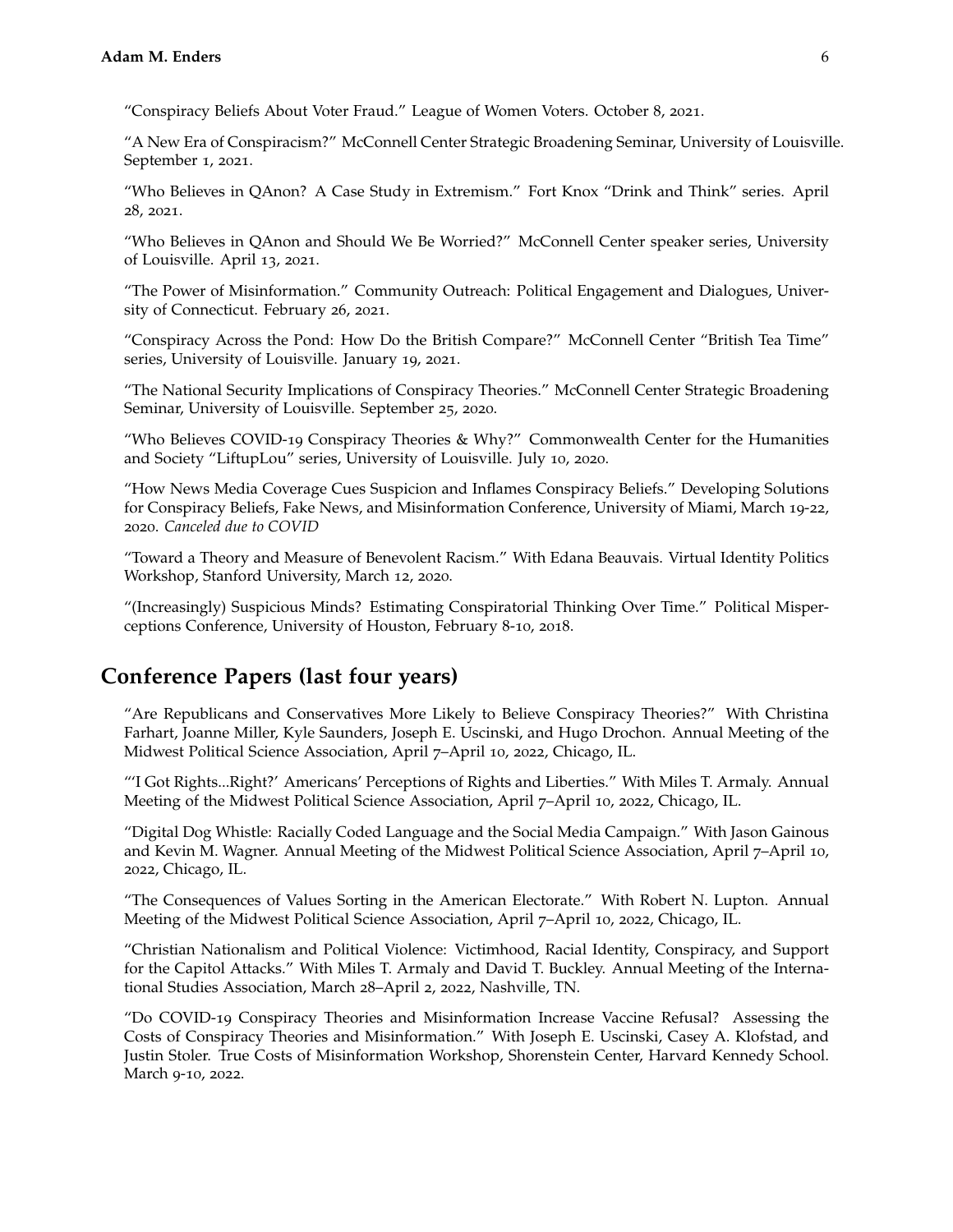"Do Conspiracy Beliefs Form a Monological Belief System? Revisiting Goertzel 27 Years Later." With Joseph E. Uscinski. Social Implications of Conspiracy Theories, European Association of Social Psychology. November 18, 2021.

"Capturing Conspiracy Beliefs: An Exploration of Question Formats and Measurement." Annual Meeting of the American Political Science Association, September 10-13, 2020, San Fransisco, CA. *Canceled due to COVID*

"Toward a Theory and Measure of Benevolent Racism." With Edana Beauvais. Annual Meeting of the Canadian Political Science Association, June 2-4, 2020, London, Ontario (Canada). *Canceled due to COVID*

"Victim Identity and White Justification for Racial Issue Attitudes." With Miles T. Armaly. Annual Meeting of the Midwest Political Science Association, April 16-19, 2020, Chicago, IL. *Canceled due to COVID*

"Principled Sorting: Value Sorting in American Politics." With Robert N. Lupton. Annual Meeting of the Midwest Political Science Association, 16-19, 2020, Chicago, IL. *Canceled due to COVID*

"Where's the Hate? A Caution on the Interpretation of Survey Responses." Annual Meeting of the Southern Political Science Association, January 9-11, 2020, San Juan, PR. *Dropped out due to earthquakes*

"Say It Again With Feeling: How Elites Mix Emotional and Ideological Communication on Twitter." With Jason Gainous and Kevin M. Wagner. Presented at the Annual Meeting of the American Political Science Association, August 29-September 1, 2019, Washington, DC.

"How News Media Coverage of Crises Promotes Conspiracy Beliefs." Presented at the Annual Meeting of the Midwest Political Science Association, April 4-7, 2019, Chicago, IL.

"Issues vs. Affect: How Do Elite and Mass Polarization Compare?" Presented at the Annual Meeting of the Kentucky Political Science Association, March 1-2, 2019, Louisville, KY.

"Issues vs. Affect: How Do Elite and Mass Polarization Compare?" Presented at the Annual Meeting of the Southern Political Science Association, January 17-19, 2019, Austin, TX.

# **Teaching Experience**

University of Louisville

Courses Taught:

POLS 671: Introduction to Data Analysis (Graduate)

POLS 670: Research Design (Graduate)

POLS 629: American Politics Seminar (Graduate)

POLS 501: Internship Program

POLS 390: Research Methods

POLS 322: American Parties and Elections

POLS 321: Public Opinion & Political Psychology

POLS 201: Introduction to American Government and Politics

POLS 120: Debunking 20 Myths about Politics

Master's Thesis Committee Member:

Dane Warner (2020), Shane White (2020), Brianna Berry (2021), Tyler Chapman (2021), Anna Adams (2022), Dustin Cox (2022)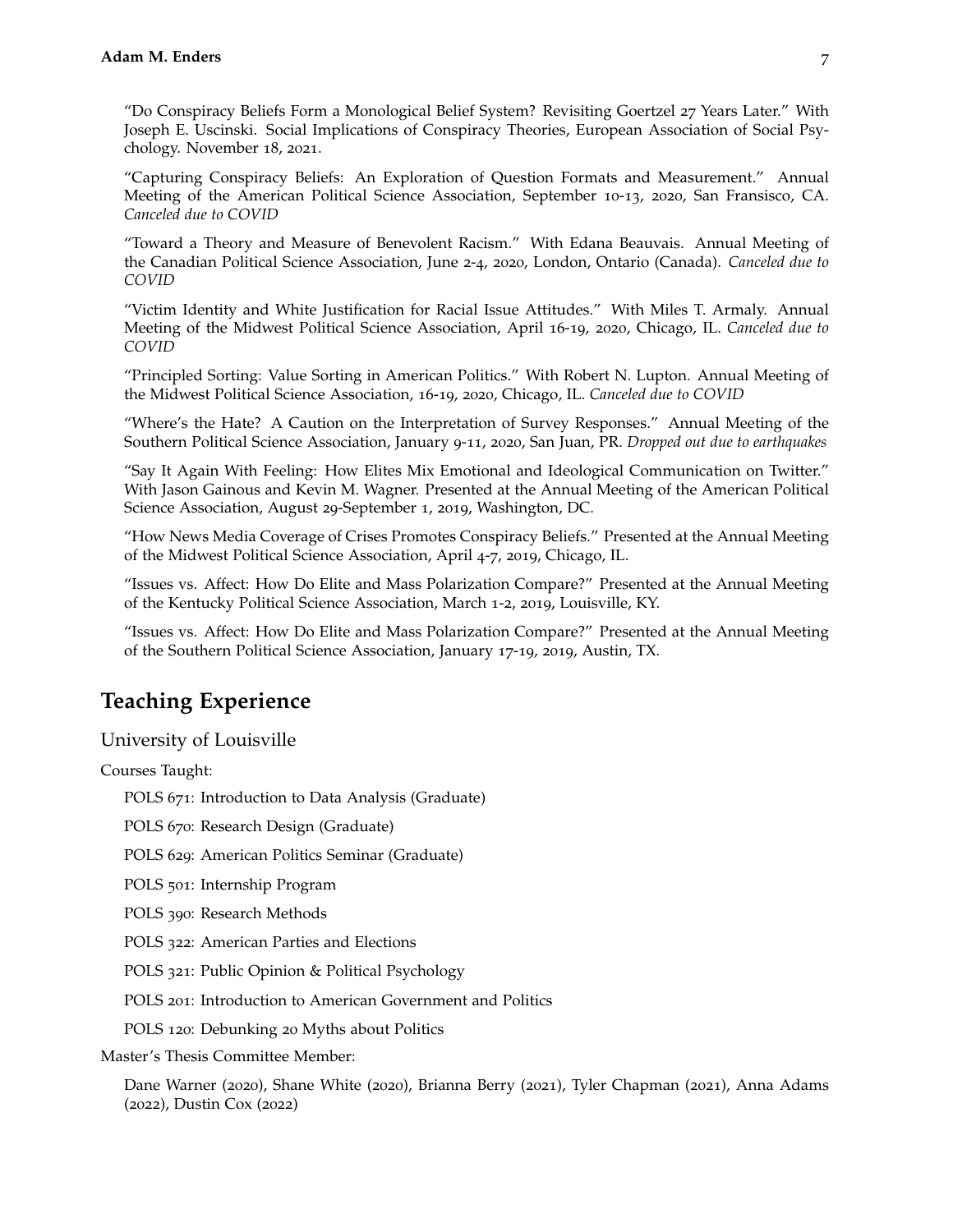Michigan State University

PLS 494: Field Experience in Political Science (hybrid online/in person)

PLS 422: Polarization and the Culture War (writing intensive)

PLS 334: Campaigns and Elections

PLS 324: Congress (in person and online)

ICPSR Summer Program, University of Michigan

Measurement, Scaling, and Dimensional Analysis

Methods for Better Measurement of Social Scientific Variables

Introduction to the LAT<sub>E</sub>X Document Preparation System

GSERM, University of St. Gallen & University of Ljubljana

Analyzing Survey Research Data

## **Other Professional Experience**

Editorial Assistant, *American Journal of Political Science*, 2014–2017

Internship Coordinator, MSU Department of Political Science, 2011–2012

# **Service**

### Profession

Society for Political Methodology Undergraduate Initiative Committee, 2020–present

Electoral Politics section chair, 2018 SPSA meeting

Panel discussant: 2022 MPSA meetings; 2017–2019 SPSA meetings; 2017-2019 MPSA meetings; 2017 APSA meeting; 2019 KPSA meeting

Panel chair: 2022 MPSA meetings; 2018–2019 SPSA meetings; 2017 MPSA meeting; 2017 APSA meeting

Reviewer: *American Political Science Review*; *American Journal of Political Science*; *Journal of Politics*; *British Journal of Political Science*; *Political Analysis*; *Political Research Quarterly*; *Political Behavior*; *Political Psychology*; *Public Opinion Quarterly*; *Political Communication*; *American Politics Research*; *Electoral Studies*; *Political Science Research & Methods*; *Journal of Experimental Political Science*; *Research & Politics*; *Presidential Studies Quarterly*; *Politics, Groups, and Identities*; *Journal of Elections, Public Opinion and Parties*; *Journal of Information Technology & Politics*; *American Review of Politics*; *International Journal of Public Opinion Research*; *Social Currents*; *Political Studies*; *Democratization*; *Harvard Misinformation Review*; *Comparative Political Studies*; *Frontiers in Public Health*; *Frontiers in Psychology*; *European Political Science Review*; *American Sociological Review*; *Social Psychological and Personality Science*; *Personality and Individual Differences*; *Information, Communication, and Society*; *Social Media + Society*; *Health Education & Behavior*; *Policy Science*; *Social Science & Medicine*; *Social Science Journal*; *PS: Political Science & Politics*; *Scientific Reports*; *Canadian Journal of Political Science*; *PNAS Nexus*; *Political Science Quarterly*; *Psychological Reports*; Chapman and Hall/CRC Press